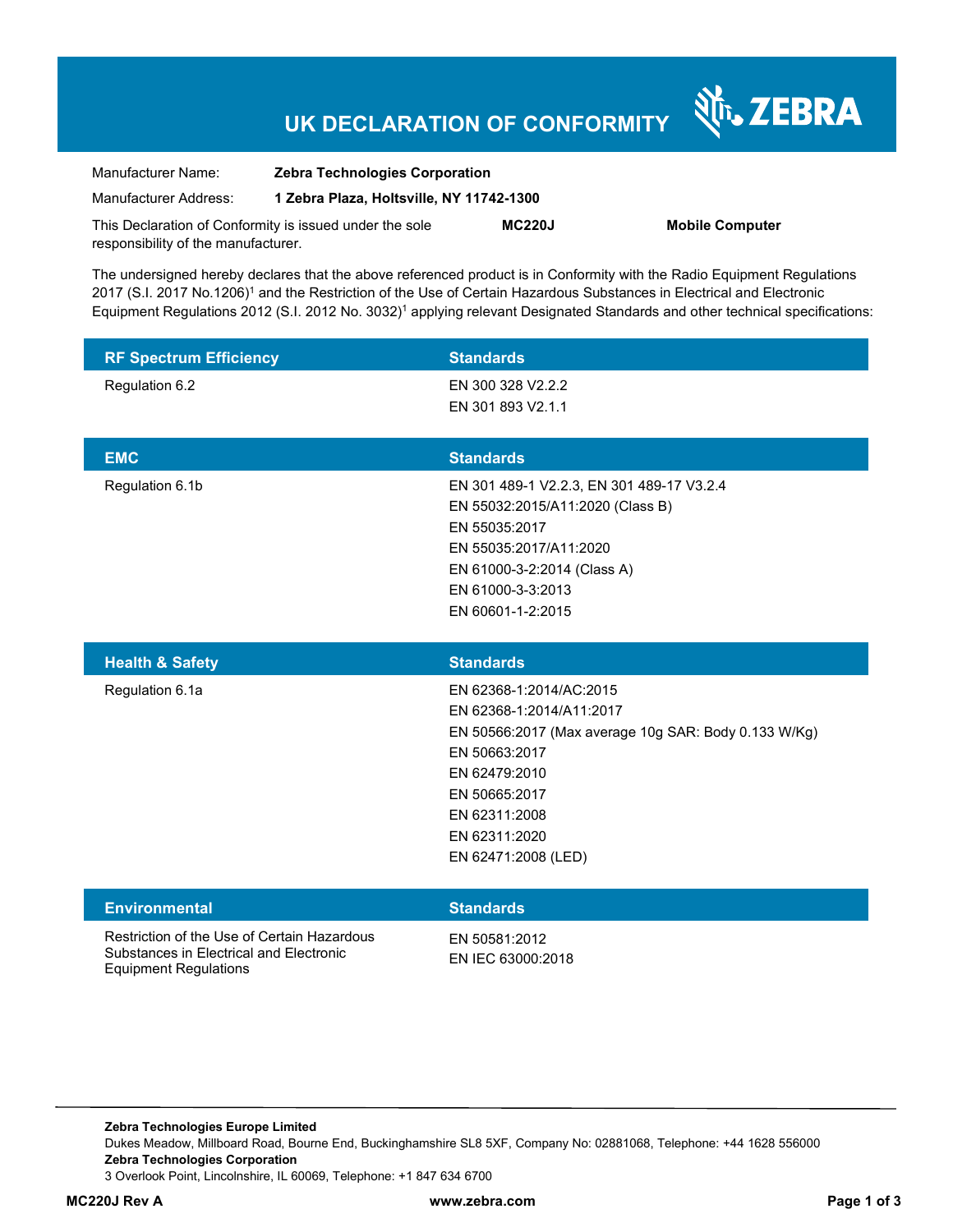# **UK DECLARATION OF CONFORMITY**

 $^{\rm 1}$  As amended by applicable EU withdrawal legislation implemented at the time of issuing this declaration

#### **Signed on behalf of Zebra Technologies Corporation**

*(Signature of authorized person)* Marco Belli Rev: A Sr. Manager, Regulatory **Date: 26 August 2021** Controller Manager, Regulatory **Date: 26 August 2021** Place: Bourne End, UK

Nr. ZEBRA

**Zebra Technologies Europe Limited**  Dukes Meadow, Millboard Road, Bourne End, Buckinghamshire SL8 5XF, Company No: 02881068, Telephone: +44 1628 556000 **Zebra Technologies Corporation**  3 Overlook Point, Lincolnshire, IL 60069, Telephone: +1 847 634 6700